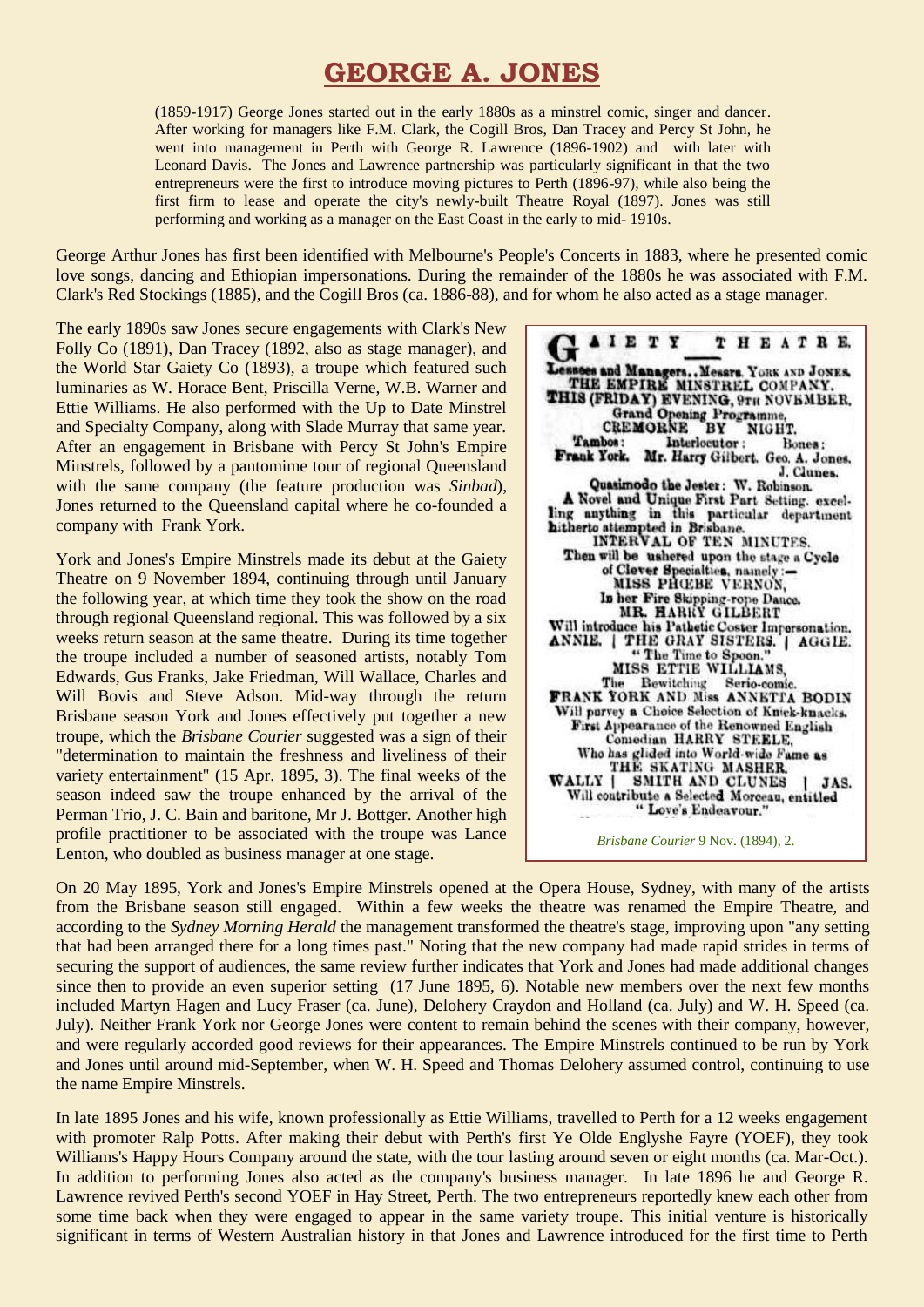audiences the new entertainment technology known as the cinematograph. In her 1994 article "Innovation and Standardisation," Ina Bertrand writes about Jones and Lawrence's role as film exhibition pioneers:



Over the summer season of 1896-97, entrepreneurs Jones and Lawrence leased the pleasure grounds on the corner of hay and King Streets, known as Ye Olde Englyshe Fayre, This was an attractively laid out grassed area of refreshment stalls and stages, where patrons could wander around or settle to watch the vaudeville performances. Here Edisons' Cinematographe - "especially brought from Sydney... notwithstanding enormous expense" opened for a season of more than three weeks, from 21 November to 15 December 1896. Advertisements for the season are full of superlatives.<sup>1</sup>

Jone's and Lawrence's return seasons at the Fayre included the first Australian-made films to be shown in the West - those of Melbourne Cup Week, 1896:

Our audience last night were spellbound when they saw NEWHAVEN WIN THE MELBOURNE CUP. THE ARRIVAL OF LORD AND LADY BRASSEY at FLEMINGTON was CHEERED to the ECHO. The weighing in of Newhaven created a furore. The Judges, Starter, Stewards and other familiar faces were Instantly Recognised and greeted with Immense Applause. $2$ 

Despite this success, with the closing of the Fayre at the end of the summer season, film screenings ceased in Perth till the next summer. When the Fayre re-opened in November 1897 it no longer featured the cinematograph.... exhibitions of short films as part of a vaudeville programme continued to be typical, but there were also exceptions. For instance, two full hours of the Corbett-Fitzsimmons prize fight were screened by Jones and Lawrence at the Theatre Royal in Hay Street from 26 December to 2 January 1898 (81-83).

Jones' and Lawrence actually ran their first season at the Fayre well beyond summer, closing it down at Easter, so they could take on the first lease of the newly built Theatre Royal. The venue was opened on 19 April. Jones and Lawrence didn't confine themselves only to the Royal, however. In November that same year they reopened the YOEF, operating it up until late February.



**Theatre Royal and Hotel Metropole, Perth (1950s)** Photography by Arthur Styles. Source: *WA Cinemaweb* (Australian Museum of Motion Picture and Television Inc)

 $\overline{a}$ 

<sup>1</sup> There is some confusion over which machine Jones and Lawrence used to project their films at Ye Olde Englyshe Fayre. See "Historical Notes and Corrections" (below) for further details.

<sup>2.</sup> *West Australian* 2 Feb. (1897), n. pag.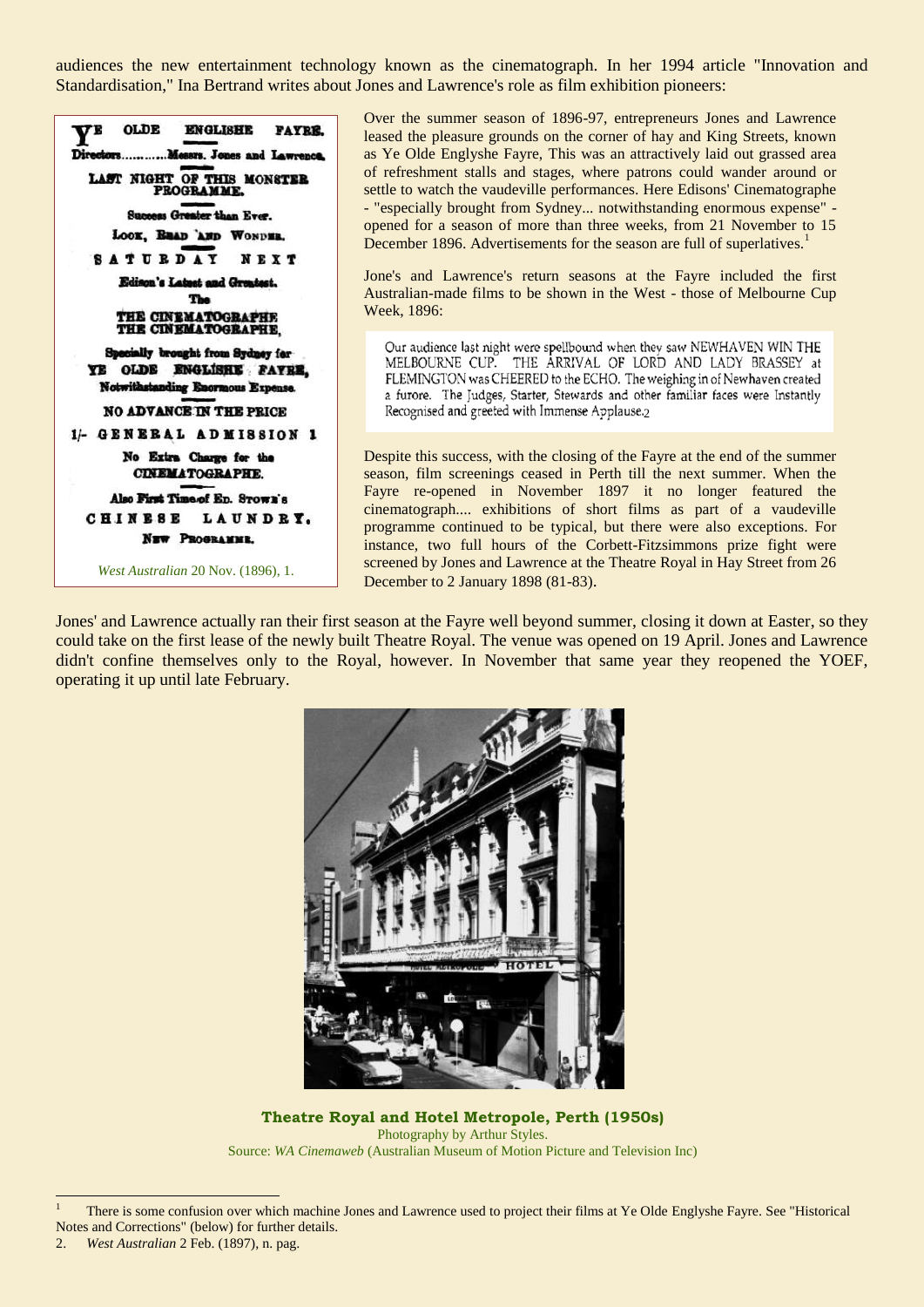CEEMORNE THEATRE TO-NIGHT. TO-NIGHT. WEDNESDAY, JULY 9. A GRAND COMPLIMENTARY Will be Tendered to GEORGE A. JONES. The popular Theatrical Manager, who has catered Amusement for the West Australian Public for the past seven years. SPECIAL PROGRAMME. In which the following Ladies and Gentle<br>men have kindly consented to assist:men have kindly consented to assist :—<br>
Miss TRACY HAMILTON,<br>
The Gifted Young Tragedienne.<br>
Mr. BERT, LEIGHTON,<br>
Late of the Hawtrey Comedy Company,<br>
Mr. RICHARD FELLOWS.<br>
Mr. RICHARD FELLOWS.<br>
PIPE-MAJOR BALLOCH.<br>
Mr. RI And a host of others. Also, the FULL STRENGTH of the CREMORNE<br>DRAMATIC COMPANY, In Scenes from the Great Military Drama, "CURRENT CASH."

*West Australian* 9 July (1902), 1.

### **SEE ALSO**

• **[Frank York](http://ozvta.com/practitioners-xyz/)** • **[George R. Lawrence](http://ozvta.com/entrepreneurs-g-l/)** • **[Jones and Lawrence](http://ozvta.com/organisations-a-l/)** • **[Ye Olde Englyshe Fayre](http://ozvta.com/industry-misc-m-z/)** • **[Cremorne Gardens](http://ozvta.com/theatres-a-f/)** (Perth)

It would appear that Jones and Lawrence over-extended their Perth operations, as both men applied for bankruptcy in March 1898. Jones is thought to have returned to performing for a period of time, being recorded as appearing on a bill with Martyn Hagan and W. H. (Billy) Speed's XLCR Burlesque and Specialty Company during the year. Interestingly, although declared insolvent, Jones and Lawrence nevertheless still managed to take over control of the Cremorne Gardens in December 1899, opening their account there with a production of *Little Red Riding Hood*. Over the next three years the two managers continued to run the Cremorne while also operating occasional "rational concerts" on the site of the Perth YOEF.

After the partnership dissolved in 1902, Jones briefly ran the Cremorne on his own, his association with the venue concluding shortly after he was given a complimentary benefit in July 1902. Around 1905 he was associated with Leonard Davis at the Palace Gardens, appeared with the Mid Lewis Company and presented his own Sunday Concerts at His Majesty's. While little of Jones' career after 1905 has yet been established, he and Williams are believed to have left the West sometime between that year and 1908, with Jones recorded as appearing in Brisbane with Ted Holland on several occasions between 1908 and 1911. He also made a return appearance, with Williams, at the People's Concerts, Melbourne, in 1911. By 1915 Jones was residing more or less permanently in the Victorian capital, and by 1915 was Secretary of the Variety Artists Federation. Jones died in Melbourne in late January 1917, survived by his wife.

## SUNDAY CONCERT.

Mr. Geo. A. Jones will give the third of his series of Sunday Concerts at His<br>Majesty's Theatre, to-morrow (Sunday) (Sunday)<br>New arevening, commencing at 8.30. tists are announced. and an excellent programme of vocal and instrumental items is promised.

*West Australian* 4 Nov. (1905), 14.

## **ADDITIONAL QUOTATIONS**

- The death took place in Melbourne recently of George A. Jones, an old and well-known vaudeville performer, who appeared in the Temperance-hall here some years back when Mr J. C. Bain had that house of amusement. The deceased at one time was a member of the firm of Jones and Lawrence, the pioneer theatrical entrepreneurs of West Australia. George Jones was extremely popular in his profession, and was a good performer. He is survived by his wife, who is known professionally as Miss Ettie Williams (HM: 13 Feb. 1917, 7).
- Old-time Perth amusement lovers will regret to hear of the death in Melbourne recently of George Arthur Jones, formerly of the firm of Jones and Lawrence, the pioneer theatrical entrepreneurs of West Australia. In the gold boom days Messrs Jones and Lawrence secured the best talent available, and many celebrated English, Continental and Australian artists appeared under their management. They leased and opened the Theatre Royal, and for some years conducted the well-known Cremorne Gardens in this city, also other places of amusement in other parts of the state. The firm were the first to introduce the now popular cinematograph to Perth audiences. This was at Ye Olde Englyshe Fayre, where now stands His Majesty's Theatre and Hotel. George Jones was a good comedian and belonged to the school that produced Horace Bent, Will Whitburn and others of whom he was contemporary. He was extremely popular in his profession. He is survived by his wife, who is known professionally as Miss Ettie Williams ("Peeps at People." STP: 4 Feb. 1917, 24).

#### **HISTORICAL NOTES AND CORRECTIONS**

**1.** In 1915 Jones received some press coverage after he was assaulted by vaudevillian, John Risden while running the entertainment at the Richmond Town Hall, Melbourne, in mid-August. The incident occurred when Jones went to inform Ada Delroy that it was her turn on stage. He entered the room Delroy was supposed to be in but instead found Risden and fellow performer Eileen Power in the middle of an argument. Risden ordered him out and